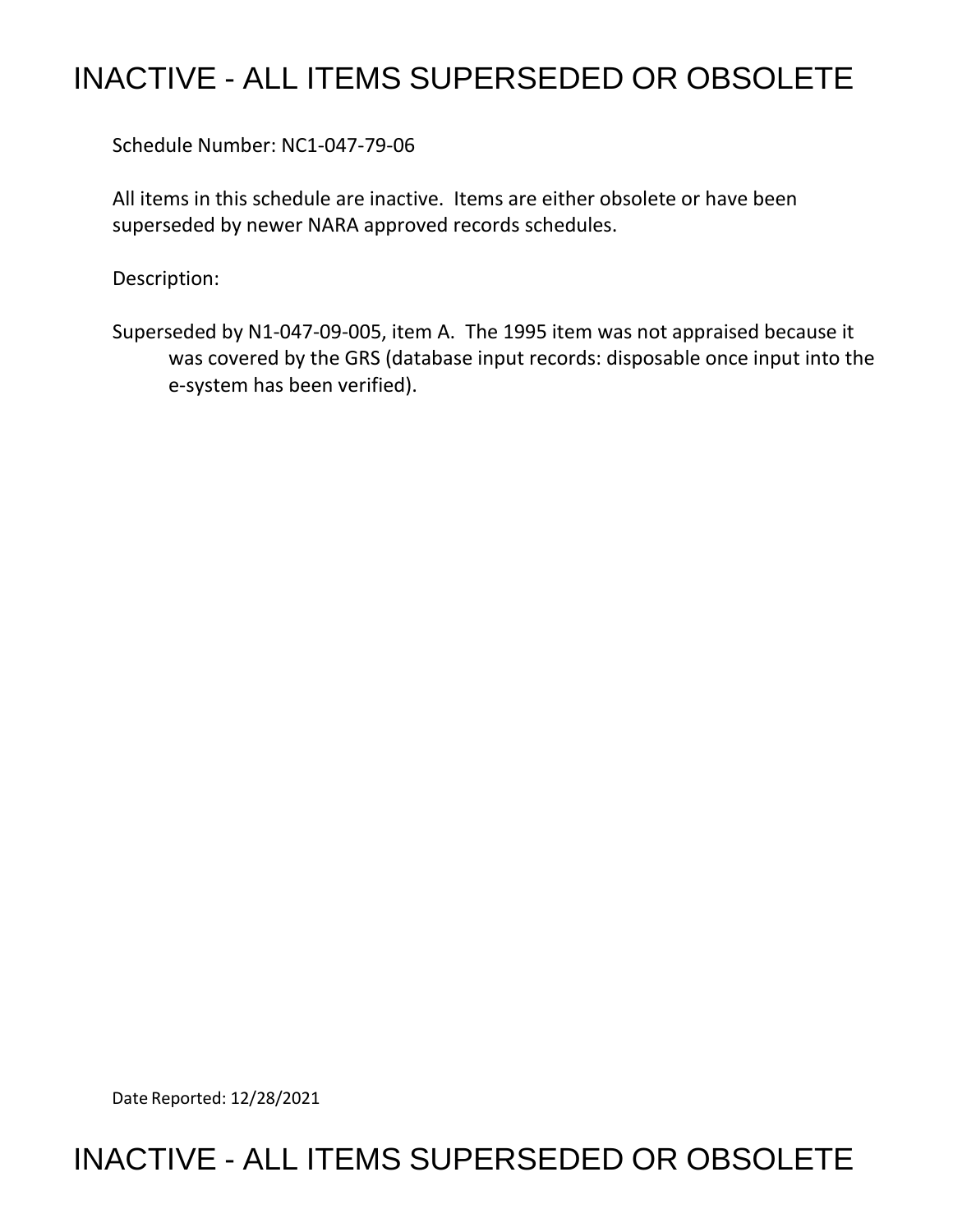|                                                                      | REQUEST FOR RECORDS SPOSITION AUTHORITY<br>(See Instructions on reverse)                                                                                                                                                                                                                                                                                                                                                                                                                                                                                                                                                                                      |                 |                                                                                                                                             |                                                                                      |                                       |
|----------------------------------------------------------------------|---------------------------------------------------------------------------------------------------------------------------------------------------------------------------------------------------------------------------------------------------------------------------------------------------------------------------------------------------------------------------------------------------------------------------------------------------------------------------------------------------------------------------------------------------------------------------------------------------------------------------------------------------------------|-----------------|---------------------------------------------------------------------------------------------------------------------------------------------|--------------------------------------------------------------------------------------|---------------------------------------|
|                                                                      |                                                                                                                                                                                                                                                                                                                                                                                                                                                                                                                                                                                                                                                               |                 | <b>LEAVE BLANK</b>                                                                                                                          |                                                                                      |                                       |
|                                                                      |                                                                                                                                                                                                                                                                                                                                                                                                                                                                                                                                                                                                                                                               |                 | <b>ON 80L</b>                                                                                                                               |                                                                                      |                                       |
|                                                                      | TO: GENERAL SERVICES ADMINISTRATION,                                                                                                                                                                                                                                                                                                                                                                                                                                                                                                                                                                                                                          |                 |                                                                                                                                             | $NCl - 47 - 79 - 6$                                                                  |                                       |
| NATIONAL ARCHIVES AND RECORDS SERVICE, WASHINGTON, DC 20408          |                                                                                                                                                                                                                                                                                                                                                                                                                                                                                                                                                                                                                                                               |                 | DATE RECEIVED                                                                                                                               |                                                                                      |                                       |
| 1. FROM (AGENCY OR ESTABLISHMENT)                                    |                                                                                                                                                                                                                                                                                                                                                                                                                                                                                                                                                                                                                                                               |                 |                                                                                                                                             | 2 3 JAN 1979                                                                         |                                       |
| Department of Health, Education, and Welfare<br>2. MAJOR SUBDIVISION |                                                                                                                                                                                                                                                                                                                                                                                                                                                                                                                                                                                                                                                               |                 |                                                                                                                                             | <b>NOTIFICATION TO AGENCY</b>                                                        |                                       |
| Social Security Administration                                       |                                                                                                                                                                                                                                                                                                                                                                                                                                                                                                                                                                                                                                                               |                 | In accordance with the provisions of 44 U.S.C. 3303a the disposal re-<br>quest, including amendments, is approved except for items that may |                                                                                      |                                       |
| 3. MINOR SUBDIVISION                                                 |                                                                                                                                                                                                                                                                                                                                                                                                                                                                                                                                                                                                                                                               |                 | be stamped "disposal not approved" or "withdrawn" in column 10.                                                                             |                                                                                      |                                       |
| Office of Program Operations                                         |                                                                                                                                                                                                                                                                                                                                                                                                                                                                                                                                                                                                                                                               |                 |                                                                                                                                             |                                                                                      |                                       |
|                                                                      | 4. NAME OF PERSON WITH WHOM TO CONFER                                                                                                                                                                                                                                                                                                                                                                                                                                                                                                                                                                                                                         | 5. TEL. EXT.    |                                                                                                                                             |                                                                                      |                                       |
|                                                                      | Ernest P. Lardieri                                                                                                                                                                                                                                                                                                                                                                                                                                                                                                                                                                                                                                            | 594-5770        | $\frac{4-26-79}{2}$                                                                                                                         | Archivist of the United States                                                       |                                       |
|                                                                      | 6. CERTIFICATE OF AGENCY REPRESENTATIVE:                                                                                                                                                                                                                                                                                                                                                                                                                                                                                                                                                                                                                      |                 |                                                                                                                                             |                                                                                      |                                       |
| IXI                                                                  | that the records proposed for disposal in this Request of $1/2$ page(s) are not now needed for the business of<br>this agency or will not be needed after the retention periods specified.<br>A Request for immediate disposal.<br><b>B</b> Request for disposal after a specified period of time or request for permanent<br>retention.                                                                                                                                                                                                                                                                                                                      |                 |                                                                                                                                             |                                                                                      |                                       |
| C. DATE                                                              | <b>Q SIGNATURE OF AGENCY BEPRESENTATIVE</b>                                                                                                                                                                                                                                                                                                                                                                                                                                                                                                                                                                                                                   | <b>E. TITLE</b> |                                                                                                                                             |                                                                                      |                                       |
|                                                                      |                                                                                                                                                                                                                                                                                                                                                                                                                                                                                                                                                                                                                                                               |                 |                                                                                                                                             |                                                                                      |                                       |
|                                                                      |                                                                                                                                                                                                                                                                                                                                                                                                                                                                                                                                                                                                                                                               |                 |                                                                                                                                             | 9.                                                                                   |                                       |
| 7.<br>ITEM NO.                                                       | <b>8. DESCRIPTION OF ITEM</b><br>(With Inclusive Dates or Retention Periods)                                                                                                                                                                                                                                                                                                                                                                                                                                                                                                                                                                                  |                 |                                                                                                                                             | SAMPLE OR<br>JOB NO.                                                                 | 10.<br><b>ACTION TAKEN</b>            |
|                                                                      | RECORDS RETENTION AND DISPOSAL SCHEDULE                                                                                                                                                                                                                                                                                                                                                                                                                                                                                                                                                                                                                       |                 |                                                                                                                                             |                                                                                      |                                       |
|                                                                      | SUPPLEMENTAL SECURITY INCOME RECORDS                                                                                                                                                                                                                                                                                                                                                                                                                                                                                                                                                                                                                          |                 |                                                                                                                                             |                                                                                      |                                       |
|                                                                      | Form SSA-3911, Report of Change - SSI Data<br>A multipart form, Form SSA-3911, Report of Change - SSI<br>Data, or its equivalent, used by States to notify SSA of<br>discrepancies between their records and the State Data<br>Exchange record. Copies of the form are forwarded by<br>States to the district offices $(D0's)$ for necessary<br>verification and action. After DO verification, the<br>information on the form may be used to correct the<br>Supplemental Security Record and may result in a redeter-<br>mination action. Copies of form SSA-3911 are<br>received by regional offices for control<br>purposes.<br>Destroy when 3 months old. |                 |                                                                                                                                             |                                                                                      |                                       |
| $115 - 107$                                                          | Copy sent to them 427.19: The                                                                                                                                                                                                                                                                                                                                                                                                                                                                                                                                                                                                                                 |                 |                                                                                                                                             | STANDARD FORM 115<br>Revised April, 1975<br>Administration<br>FPMR (41 CFR) 101-11.4 | <b>Prescribed by General Services</b> |

 $\hat{\mathbf{v}}$ 

 $\sim$   $\omega$ 

..........